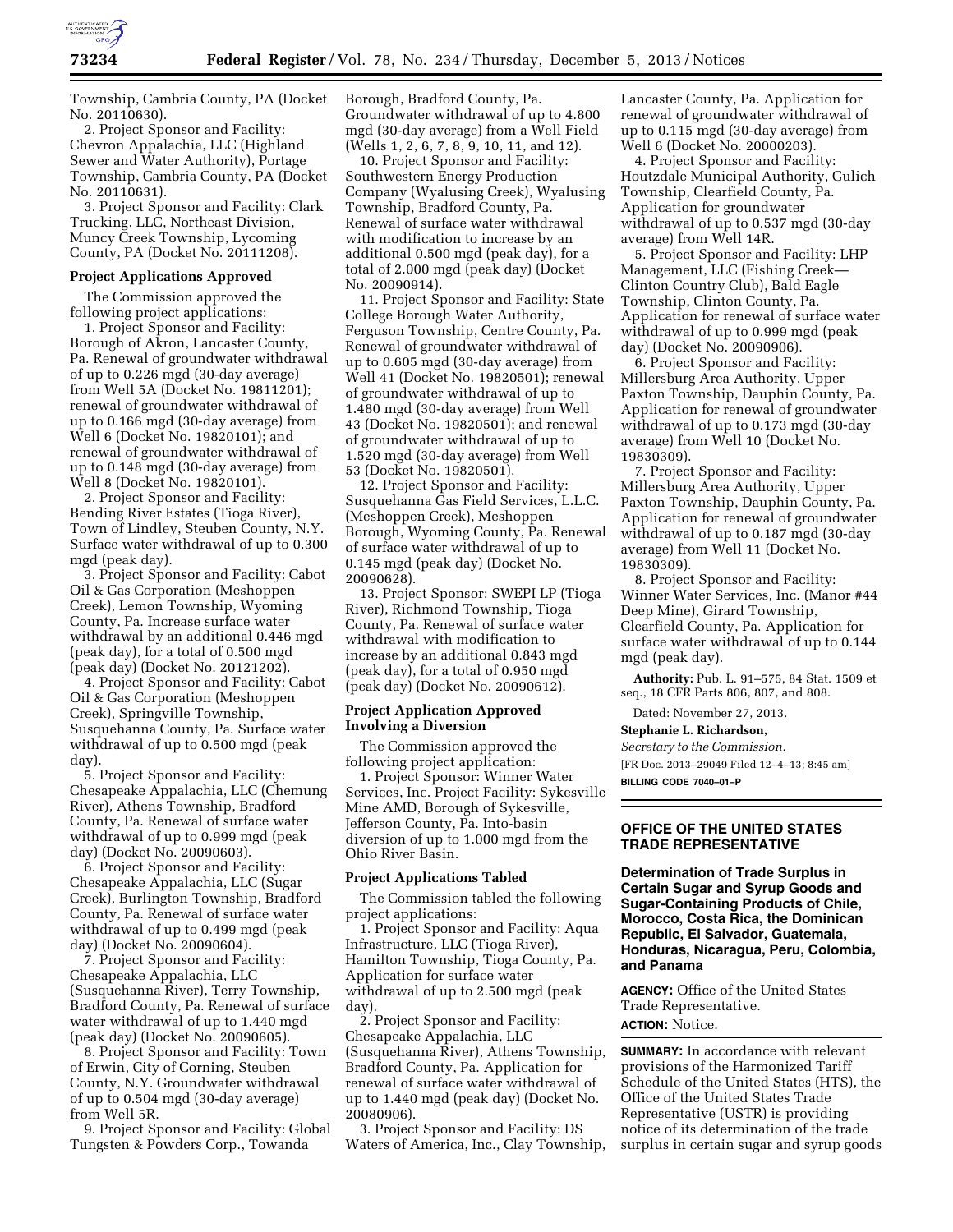and sugar-containing products of Chile, Morocco, Costa Rica, the Dominican Republic, El Salvador, Guatemala, Honduras, Nicaragua, Peru, Colombia, and Panama. As described below, the level of a country's trade surplus in these goods relates to the quantity of sugar and syrup goods and sugarcontaining products for which the United States grants preferential tariff treatment under (i) the United States-Chile Free Trade Agreement (Chile FTA); (ii) the United States-Morocco Free Trade Agreement (Morocco FTA); (iii) the Dominican Republic-Central America-United States Free Trade Agreement (CAFTA–DR); (iv) the United States-Peru Trade Promotion Agreement (Peru TPA); (v) the United States-Colombia Trade Promotion Agreement (Colombia TPA); and (vi) the United States-Panama Trade Promotion Agreement (Panama TPA).

**DATES:** Effective January 1, 2014. **ADDRESSES:** Inquiries may be mailed or delivered to Ann Heilman-Dahl, Director of Agricultural Affairs, Office of Agricultural Affairs, Office of the United States Trade Representative, 600 17th Street NW., Washington, DC 20508. **FOR FURTHER INFORMATION CONTACT:** Ann Heilman-Dahl, Office of Agricultural Affairs, telephone: (202) 395–9582 or facsimile: (202) 395–4579.

#### **SUPPLEMENTARY INFORMATION:**

*Chile:* Pursuant to section 201 of the United States-Chile Free Trade Agreement Implementation Act (Pub. L. 108–77; 19 U.S.C. 3805 note), Presidential Proclamation No. 7746 of December 30, 2003 (68 FR 75789) implemented the Chile FTA on behalf of the United States and modified the HTS to reflect the tariff treatment provided for in the Chile FTA.

Note 12(a) to subchapter XI of HTS chapter 99 provides that USTR is required to publish annually in the **Federal Register** a determination of the amount of Chile's trade surplus, by volume, with all sources for goods in Harmonized System (HS) subheadings 1701.11, 1701.12, 1701.13, 1701.14, 1701.91, 1701.99, 1702.20, 1702.30, 1702.40, 1702.60, 1702.90, 1806.10, 2101.12, 2101.20, and 2106.90, except that Chile's imports of goods classified under HS subheadings 1702.40 and 1702.60 that qualify for preferential tariff treatment under the Chile FTA are not included in the calculation of Chile's trade surplus.

Note 12(b) to subchapter XI of HTS chapter 99 provides duty-free treatment for certain sugar and syrup goods and sugar-containing products of Chile entered under subheading 9911.17.05 in an amount equal to the lesser of Chile's

trade surplus or the specific quantity set out in that note for that calendar year.

U.S. Note 12(c) to subchapter XI of HTS chapter 99 provides preferential tariff treatment for certain sugar and syrup goods and sugar-containing products of Chile entered under subheading 9911.17.10 through 9911.17.85 in an amount equal to the amount by which Chile's trade surplus exceeds the specific quantity set out in that note for that calendar year.

During calendar year (CY) 2012, the most recent year for which data is available, *Chile'*s imports of sugar and syrup goods and sugar-containing products described above exceeded its exports of those goods by 517,065 metric tons according to data published by the *Servicio Nacional de Aduana (Chile Customs).* Based on this data, USTR determines that Chile's trade surplus is negative. Therefore, in accordance with U.S. Note 12(b) and U.S. Note 12(c) to subchapter XI of HTS chapter 99, goods of Chile are not eligible to enter the United States dutyfree under subheading 9911.17.05 or at preferential tariff rates under subheading 9911.17.10 through 9911.17.85 in CY 2014.

*Morocco:* Pursuant to section 201 of the United States-Morocco Free Trade Agreement Implementation Act (Pub. L. 108–302; 19 U.S.C. 3805 note), Presidential Proclamation No. 7971 of December 22, 2005 (70 FR 76651) implemented the Morocco FTA on behalf of the United States and modified the HTS to reflect the tariff treatment provided for in the Morocco FTA.

Note 12(a) to subchapter XII of HTS chapter 99 provides that USTR is required to publish annually in the **Federal Register** a determination of the amount of Morocco's trade surplus, by volume, with all sources for goods in HS subheadings 1701.11, 1701.12, 1701.13, 1701.14, 1701.91, 1701.99, 1702.40, and 1702.60, except that Morocco's imports of U.S. goods classified under HS subheadings 1702.40 and 1702.60 that qualify for preferential tariff treatment under the Morocco FTA are not included in the calculation of Morocco's trade surplus.

Note 12(b) to subchapter XII of HTS chapter 99 provides duty-free treatment for certain sugar and syrup goods and sugar-containing products of Morocco entered under subheading 9912.17.05 in an amount equal to the lesser of Morocco's trade surplus or the specific quantity set out in that note for that calendar year.

Note 12(c) to subchapter XII of HTS chapter 99 provides preferential tariff treatment for certain sugar and syrup goods and sugar-containing products of Morocco entered under subheading 9912.17.10 through 9912.17.85 in an amount equal to the amount by which Morocco's trade surplus exceeds the specific quantity set out in that note for that calendar year.

During CY 2012, the most recent year for which data is available, *Morocco'*s imports of the sugar and syrup goods and sugar-containing products described above exceeded its exports of those goods by 1,002,662 metric tons according to data published by its customs authority, the *Office des Changes.* Based on this data, USTR determines that Morocco's trade surplus is negative. Therefore, in accordance with U.S. Note 12(b) and U.S. Note 12(c) to subchapter XII of HTS chapter 99, goods of Morocco are not eligible to enter the United States duty-free under subheading 9912.17.05 or at preferential tariff rates under subheading 9912.17.10 through 9912.17.85 in CY 2014.

*CAFTA–DR:* Pursuant to section 201 of the Dominican Republic-Central America-United States Free Trade Agreement Implementation Act (Pub. L. 109–53; 19 U.S.C. 4031), Presidential Proclamation No. 7987 of February 28, 2006 (71 FR 10827), Presidential Proclamation No. 7991 of March 24, 2006 (71 FR 16009), Presidential Proclamation No. 7996 of March 31, 2006 (71 FR 16971), Presidential Proclamation No. 8034 of June 30, 2006 (71 FR 38509), Presidential Proclamation No. 8111 of February 28, 2007 (72 FR 10025), Presidential Proclamation No. 8331 of December 23, 2008 (73 FR 79585), and Presidential Proclamation No. 8536 of June 12, 2010 (75 FR 34311) implemented the CAFTA–DR on behalf of the United States and modified the HTS to reflect the tariff treatment provided for in the CAFTA–DR.

Note 25(b)(i) to subchapter XXII of HTS chapter 98 provides that USTR is required to publish annually in the **Federal Register** a determination of the amount of each CAFTA–DR country's trade surplus, by volume, with all sources for goods in HS subheadings 1701.11, 1701.12, 1701.91, 1701.99, 1702.40, and 1702.60, except that each CAFTA–DR country's exports to the United States of goods classified under HS subheadings 1701.11, 1701.12, 1701.13, 1701.14, 1701.91, and 1701.99 and its imports of goods classified under HS subheadings 1702.40 and 1702.60 that qualify for preferential tariff treatment under the CAFTA–DR are not included in the calculation of that country's trade surplus.

U.S. Note 25(b)(ii) to subchapter XXII of HTS chapter 98 provides duty-free treatment for certain sugar and syrup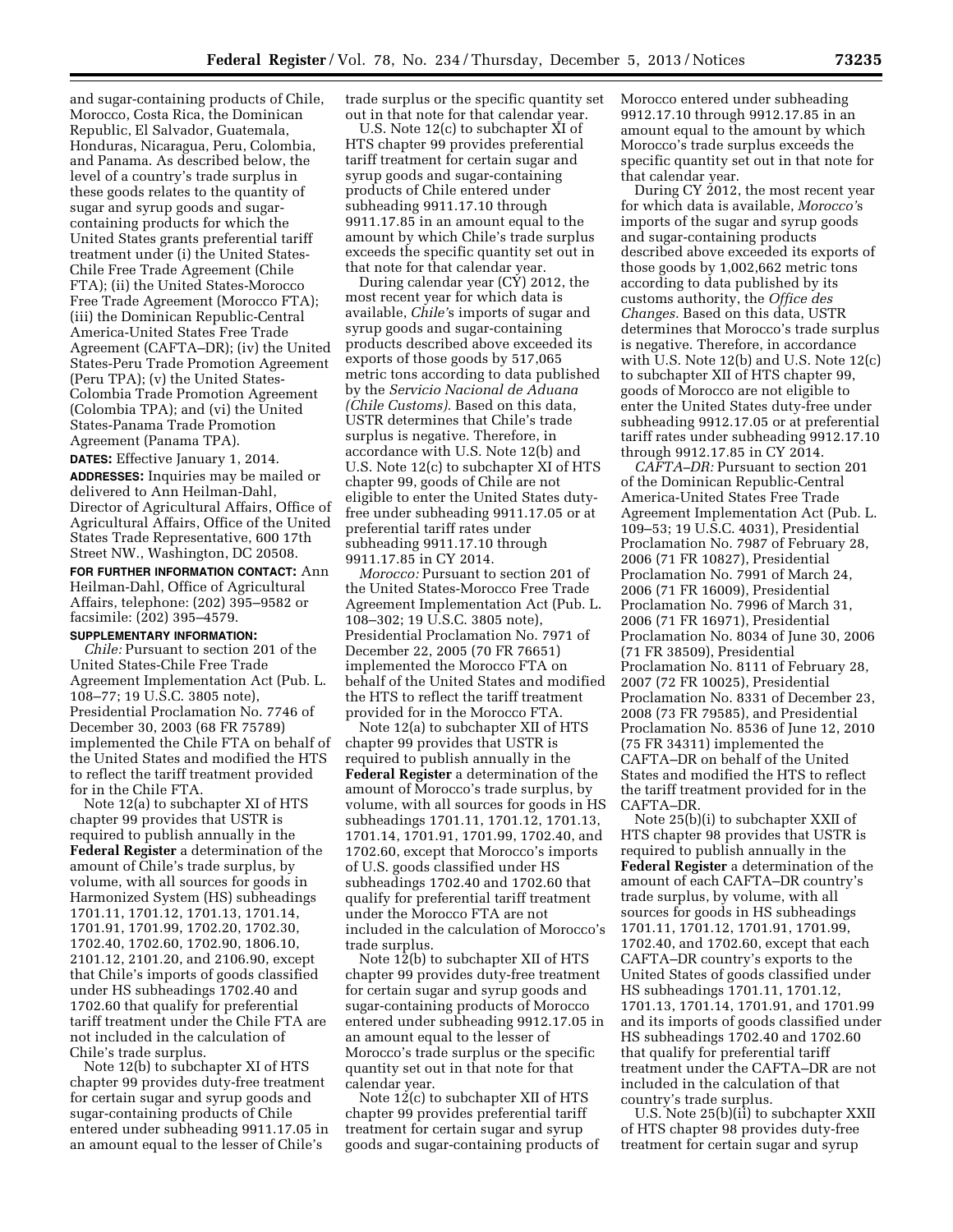goods and sugar-containing products of each CAFTA–DR country entered under subheading 9822.05.20 in an amount equal to the lesser of that country's trade surplus or the specific quantity set out in that note for that country and that calendar year.

During CY 2012, the most recent year for which data is available, *Costa Rica'*s exports of the sugar and syrup goods and sugar-containing products described above exceeded its imports of those goods by 41,312 metric tons according to data published by the *Costa Rican Customs Department, Ministry of Finance.* Based on this data, USTR determines that Costa Rica's trade surplus is 41,312 metric tons. The specific quantity set out in U.S. Note 25(b)(ii) to subchapter XXII of HTS chapter 98 for Costa Rica for CY 2014 is 12,760 metric tons. Therefore, in accordance with that note, the aggregate quantity of goods of Costa Rica that may be entered duty-free under subheading 9822.05.20 in CY 2014 is 12,760 metric tons (i.e., the amount that is the lesser of Costa Rica's trade surplus and the specific quantity set out in that note for Costa Rica for CY 2014).

During CY 2012, the most recent year for which data is available, the *Dominican Republic'*s imports of the sugar and syrup goods and sugarcontaining products described above exceeded its exports of those goods by 36,360 metric tons according to data published by the *Instituto Azucarero Dominicano and the National Statistics Office of the Dominican Republic.* Based on this data, USTR determines that the Dominican Republic's trade surplus is negative. Therefore, in accordance with U.S. Note 25(b)(ii) to subchapter XXII of HTS chapter 98, goods of the Dominican Republic are not eligible to enter the United States duty-free under subheading 9822.05.20 in CY 2014.

During CY 2012, the most recent year for which data is available, *El Salvador'*s exports of the sugar and syrup goods and sugar-containing products described above exceeded its imports of those goods by 133,154 metric tons according to data published by the *Central Bank of El Salvador.*  Based on this data, USTR determines that El Salvador's trade surplus is 133,154 metric tons. The specific quantity set out in U.S. Note 25(b)(ii) to subchapter XXII of HTS chapter 98 for El Salvador for CY 2014 is 31,620 metric tons. Therefore, in accordance with that note, the aggregate quantity of goods of El Salvador that may be entered dutyfree under subheading 9822.05.20 in CY 2014 is 31,620 metric tons (i.e., the amount that is the lesser of El Salvador's trade surplus and the specific quantity

set out in that note for El Salvador for CY 2014).

During CY 2012, the most recent year for which data is available, *Guatemala'*s exports of the sugar and syrup goods and sugar-containing products described above exceeded its imports of those goods by 1,337,435 metric tons according to data published by the *Asociacio*´*n de Azucareros de Guatemala (ASAZGUA).* Based on this data, USTR determines that Guatemala's trade surplus is 1,337,435 metric tons. The specific quantity set out in U.S. Note 25(b)(ii) to subchapter XXII of HTS chapter 98 for Guatemala for CY 2014 is 42,840 metric tons. Therefore, in accordance with that note, the aggregate quantity of goods of Guatemala that may be entered duty-free under subheading 9822.05.20 in CY 2014 is 42,840 metric tons (i.e., the amount that is the lesser of Guatemala's trade surplus and the specific quantity set out in that note for Guatemala for CY 2014).

During CY 2012, the most recent year for which data is available, *Honduras'*  exports of the sugar and syrup goods and sugar-containing products described above exceeded its imports of those goods by 48,339 metric tons according to data published by the *Central Bank of Honduras.* Based on this data, USTR determines that Honduras' trade surplus is 48,339 metric tons. The specific quantity set out in U.S. Note 25(b)(ii) to subchapter XXII of HTS chapter 98 for Honduras for CY 2014 is 9,280 metric tons. Therefore, in accordance with that note, the aggregate quantity of goods of Honduras that may be entered duty-free under subheading 9822.05.20 in CY 2014 is 9,280 metric tons (i.e., the amount that is the lesser of Honduras' trade surplus and the specific quantity set out in that note for Honduras for CY 2014).

During CY 2012, the most recent year for which data is available, *Nicaragua'*s exports of the sugar and syrup goods and sugar-containing products described above exceeded its imports of those goods by 209,946 metric tons according to data published by the *Ministry of Development, Industry and Trade (MIFIC).* Based on this data, USTR determines that Nicaragua's trade surplus is 209,946 metric tons. The specific quantity set out in U.S. Note 25(b)(ii) to subchapter XXII of HTS chapter 98 for Nicaragua for CY 2014 is 25,520 metric tons. Therefore, in accordance with that note, the aggregate quantity of goods of Nicaragua that may be entered duty-free under subheading 9822.05.20 in CY 2014 is 25,520 metric tons (i.e., the amount that is the lesser of Nicaragua's trade surplus and the

specific quantity set out in that note for Nicaragua for CY 2014).

*Peru:* Pursuant to section 201 of the United States-Peru Trade Promotion Agreement Implementation Act (Pub. L. 110–138; 19 U.S.C. 3805 note), Presidential Proclamation No. 8341 of January 16, 2009 (74 FR 4105) implemented the Peru TPA on behalf of the United States and modified the HTS to reflect the tariff treatment provided for in the Peru TPA.

Note 28(c) to subchapter XXII of HTS chapter 98 provides that USTR is required to publish annually in the **Federal Register** a determination of the amount of Peru's trade surplus, by volume, with all sources for goods in HS subheadings 1701.11, 1701.12, 1701.13, 1701.14, 1701.91, 1701.99, 1702.40, and 1702.60, except that Peru's imports of U.S. goods classified under HS subheadings 1702.40 and 1702.60 that are originating goods under the Peru TPA and Peru's exports to the United States of goods classified under HS subheadings 1701.11, 1701.12, 1701.91, and 1701.99 are not included in the calculation of Peru's trade surplus.

Note 28(d) to subchapter XXII of HTS chapter 98 provides duty-free treatment for certain sugar goods of Peru entered under subheading 9822.06.10 in an amount equal to the lesser of Peru's trade surplus or the specific quantity set out in that note for that calendar year.

During CY 2012, the most recent year for which data is available, *Peru'*s imports of the sugar goods described above exceeded its exports of those goods by 303,225 metric tons according to data published by the *Superintendencia Nacional de Administracion Tributaria.* Based on this data, USTR determines that Peru's trade surplus is negative. Therefore, in accordance with U.S. Note 28(d) to subchapter XXII of HTS chapter 98, goods of Peru are not eligible to enter the United States duty-free under subheading 9822.06.10 in CY 2014.

*Colombia:* Pursuant to section 201 of the United States-Colombia Trade Promotion Agreement Implementation Act (Pub. L. 112–42; 19 U.S.C. 3805 note), Presidential Proclamation No. 8818 of May 14, 2012 (77 FR 29519) implemented the Colombia TPA on behalf of the United States and modified the HTS to reflect the tariff treatment provided for in the Colombia TPA.

Note 32(b) to subchapter XXII of HTS chapter 98 provides that USTR is required to publish annually in the **Federal Register** a determination of the amount of Colombia's trade surplus, by volume, with all sources for goods in HS subheadings 1701.12, 1701.13, 1701.14, 1701.91, 1701.99, 1702.40 and 1702.60,